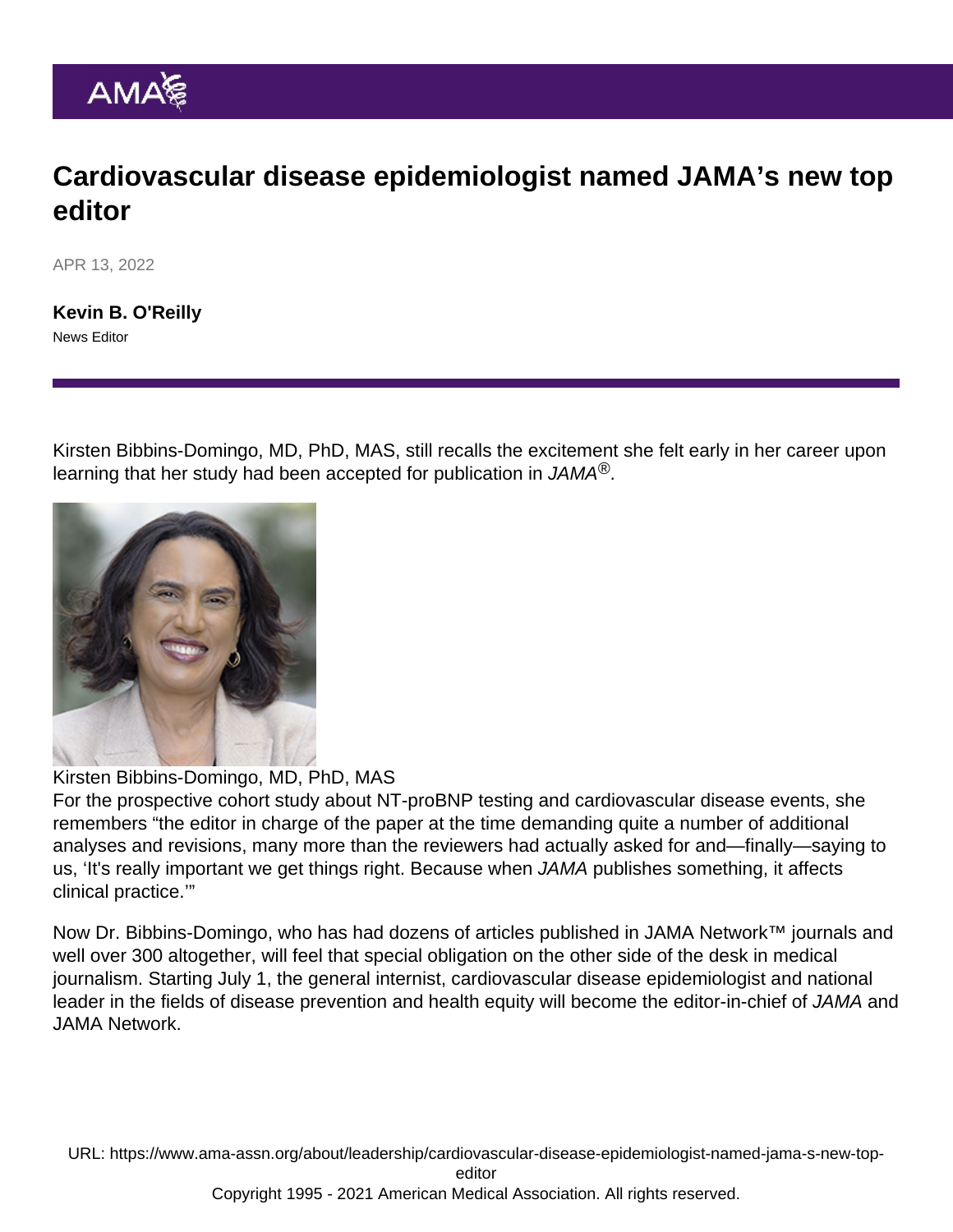With each succeeding JAMA Network publication, Dr. Bibbins-Domingo has "seen firsthand how practice or policy has shifted as a result, not just because of the scientific finding, but because of its publication under the trusted name that JAMA represents," she said during a news briefing this week. "It's truly very special and I'm thrilled to now be part of it."

AMA Executive Vice President and CEO [James L. Madara, MD](https://www.ama-assn.org/news-leadership-viewpoints/authors-news-leadership-viewpoints/james-l-madara-md), said Dr. Bibbins-Domingo "will lead JAMA into a new era of publishing the groundbreaking research that is shaping the future of medicine and science.

"As a physician, scholar and leader, she has focused on health equity, on cardiovascular disease prevention—top priorities for the AMA—and more recently on COVID-19," Dr. Madara added, lauding "her remarkable professional background ranging from basic science to an array of scholarly approaches to clinical studies."

## "First-rate physician-scientist"

[Dr. Bibbins-Domingo](https://profiles.ucsf.edu/kirsten.bibbins-domingo) is the Lee Goldman, MD, Endowed Professor of Medicine and chair of the Department of Epidemiology and Biostatistics at the University of California, San Francisco (UCSF) School of Medicine.

She was also the inaugural vice dean for population health and health equity at the UCSF School of Medicine, which is one of the member schools of the [AMA Accelerating Change in Medical Education](https://www.ama-assn.org/education/accelerating-change-medical-education/members-accelerating-change-medical-education) [Consortium](https://www.ama-assn.org/education/accelerating-change-medical-education/members-accelerating-change-medical-education). Dr. Bibbins-Domingo also co-founded the UCSF Center for Vulnerable Populations at the Zuckerberg San Francisco General Hospital.

In 2010, she joined the U.S. Preventive Services Task Force (USPSTF) as it worked to rebound from controversy over its 2009 breast-cancer screening recommendations. Dr. Bibbins-Domingo led the USPSTF as the vice chair and chair from 2014–2017. In that role, she led the task force's editorial process of systematic review of evidence, authorship of clinical guidelines, and multichannel publication of evidence and guidelines to physicians and patients. UPSTF recommendations [are](https://jamanetwork.com/collections/44068/united-states-preventive-services-task-force) [published in JAMA and JAMA Network journals.](https://jamanetwork.com/collections/44068/united-states-preventive-services-task-force)

"Dr. Bibbins-Domingo is a first-rate physician-scientist with broad and deep credentials spanning biochemistry, clinical science, population science and academic research," said Otis Brawley, MD, who served as chair of the search committee, which included 18 leaders from across medicine and academia from throughout the country. "Her expertise in the areas of health policy and equity, along with her leadership acumen, gravitas and experience guiding complex enterprises uniquely qualifies her to be JAMA's next editor-in-chief."

URL: [https://www.ama-assn.org/about/leadership/cardiovascular-disease-epidemiologist-named-jama-s-new-top](https://www.ama-assn.org/about/leadership/cardiovascular-disease-epidemiologist-named-jama-s-new-top-editor)[editor](https://www.ama-assn.org/about/leadership/cardiovascular-disease-epidemiologist-named-jama-s-new-top-editor)